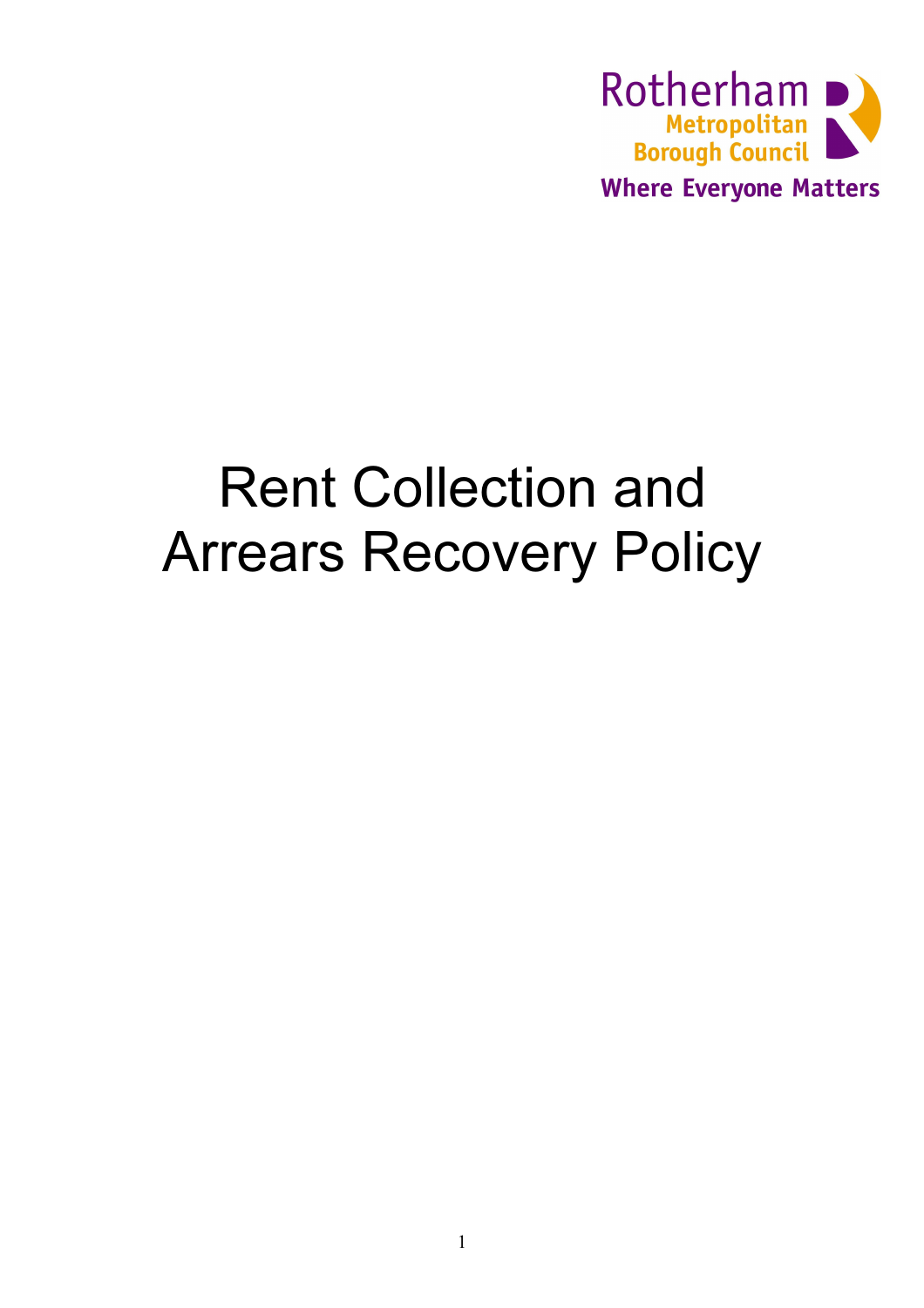| Version : 1                     | Issue date: May 2014               |
|---------------------------------|------------------------------------|
| Author: Business and Commercial | Date approved:                     |
| Programme Manager               |                                    |
| Review due : November 2015      | Date planned for review : November |
|                                 | 2015                               |

# **Strategy/Policy Control Statement**

|                |                                                                                                                                                                                             | <b>Rent Collection and Arrears</b>                                            |
|----------------|---------------------------------------------------------------------------------------------------------------------------------------------------------------------------------------------|-------------------------------------------------------------------------------|
| 1              | <b>Document Title</b>                                                                                                                                                                       | <b>Recovery Policy</b>                                                        |
| $\overline{2}$ | Date of Document                                                                                                                                                                            | October 2014                                                                  |
|                |                                                                                                                                                                                             | <b>Business and Commercial</b>                                                |
| 3              | <b>Service Lead</b>                                                                                                                                                                         | Programme Manager                                                             |
|                |                                                                                                                                                                                             | <b>Business and Commercial</b>                                                |
| 4              | Author                                                                                                                                                                                      | Programme Manager                                                             |
| 5              | Date approved and by who                                                                                                                                                                    |                                                                               |
| 6              | Date last reviewed                                                                                                                                                                          | N/A                                                                           |
| $\overline{7}$ | Amendment record                                                                                                                                                                            | N/A                                                                           |
| 8              | Next review date                                                                                                                                                                            | November 2015                                                                 |
| 9              | <b>Staff Consultation</b>                                                                                                                                                                   | May 2014                                                                      |
| 10             | <b>Other Services Consultation</b>                                                                                                                                                          | May 2014                                                                      |
| 11             | <b>Customer Consultation</b>                                                                                                                                                                | N/A                                                                           |
| 12             | <b>Equality Impact Assessment:</b><br>insert priority as agreed with<br>E/D team, insert start date,<br>completion date and published<br>date. Insert date copy of EIA<br>sent to E/D team. | To be completed                                                               |
| 13             | Confirm that document meets<br>current legislative<br>requirements                                                                                                                          | Yes                                                                           |
| 14             | Confirm that VFM implications<br>have been assessed-links to<br><b>VFM</b> template                                                                                                         | Yes                                                                           |
| 15             | Sign off of statement by<br><b>Author and Service Lead:</b><br>name and date                                                                                                                | Paul Elliott, Business and<br><b>Commercial Programme Manager</b><br>22.10.14 |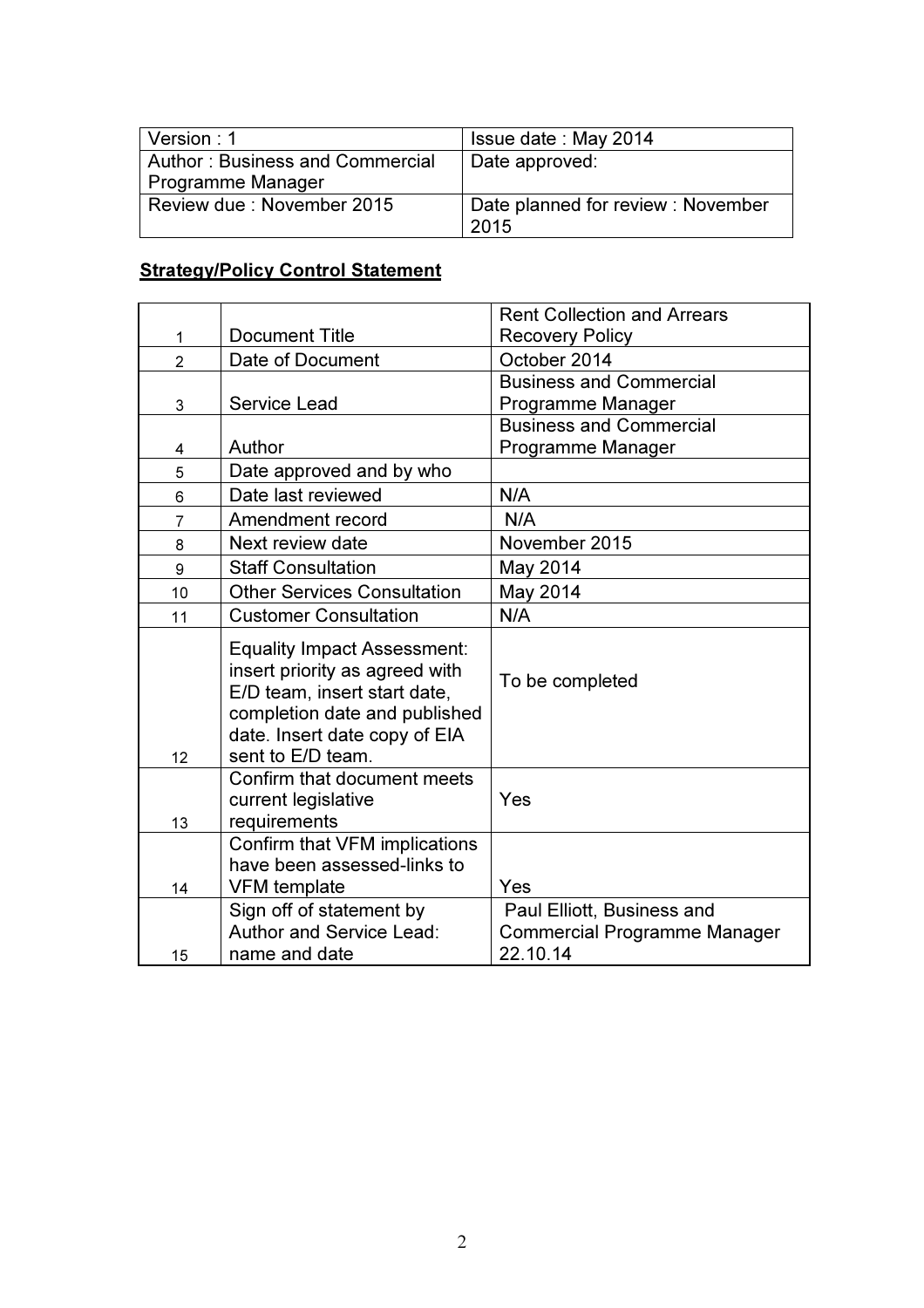# Introduction

The purpose of this policy is to explain how RMBC will collect rent and other charges from its tenants and the approach it adopts to recovering rent arrears.

RMBC takes rent arrears very seriously and we expect all tenants to pay the rent that is due each week. This is an important condition of the Tenancy Agreement. It is the responsibility of each tenant to ensure that their rent is paid in full.

However, we recognise that occasionally tenants may have genuine financial difficulties and are unable to pay the rent due. In these cases our service aim is to adopt a firm but fair approach to arrears recovery offering all tenants, where possible, clear, practical repayment plans appropriate to their means.

# Policy Statement

RMBC aims to collect rent and other charges due promptly from tenants in order to sustain tenancies and protect the provision of services. The key aims are therefore to maximise income collection and minimise bad debts. In cases where rent arrears do accrue, these are kept to a minimum and effectively reduced through a fair, responsive and, where necessary, firm approach.

# Strategic Objectives

The Key Strategic Objectives of the policy and procedure can be summarised as follows:

- Collect rent promptly from tenants to sustain tenancies
- Maximise Income Collection
- Minimise Bad Debts

# Key Aims of Policy and Procedure

The prime objective of the Rent Collection and Arrears Recovery Policy is to sustain tenancies by taking early intervention to prevent arrears accruing in the first place and by pro-actively encouraging tenants to clear any debts that do occur. With this in mind, the aims are:

• To ensure that tenants are only allocated properties that they can afford.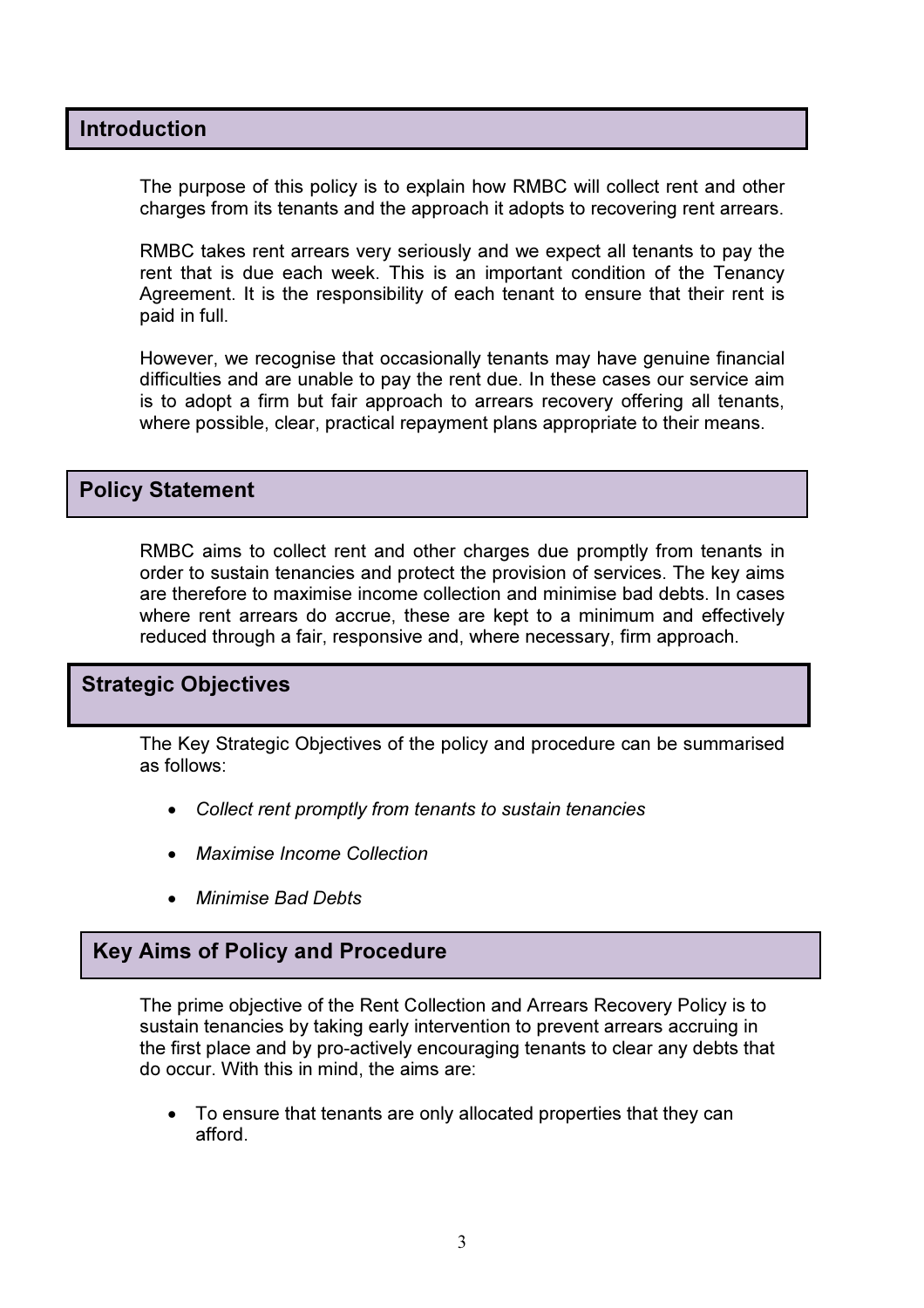- To ensure that all existing and new tenants are aware of their responsibility to pay the rent and, where appropriate, any other charges.
- To inform tenants promptly of any changes to rent charges.
- To inform all tenants of the different payment methods available to them.
- To maximise Housing Benefit take-up by raising awareness of entitlement and assisting with the completion of application forms where appropriate.
- To ensure that all those tenants entitled to Housing Benefit are aware that it is their responsibility to provide necessary documentation in relation to their claim, to follow-up claims with the Housing Benefit team and to advise them immediately should their financial circumstances change.
- To establish close and effective liaison with Housing Benefit, advising them of any known changes in circumstances, in exceptional circumstances requesting payments on account where claims have been delayed and ensuring the prompt payment of Housing Benefit.
- To provide or sign-post advice and assistance on welfare benefits to maximise tenant income.
- To promote financial inclusion by providing budgeting advice and signposting to other agencies or departments such as Citizen's Advice Bureau, Money Advice and Employment Solutions.
- To ensure that all communications are clear, customer friendly and encourage contact.
- To act promptly by providing personal contact and to offer advice to a tenant who falls into arrears, establishing the real reason for nonpayment.
- To work closely with any advice agency or authorised person acting on behalf of the tenant.
- To undertake financial assessment of a tenants' circumstances, and ability to pay, with a view to making realistic arrangements to pay off arrears.
- To identify where tenants owe RMBC more than one debt and ensure that recovery action and / or repayment arrangements takes account of the total amount owed.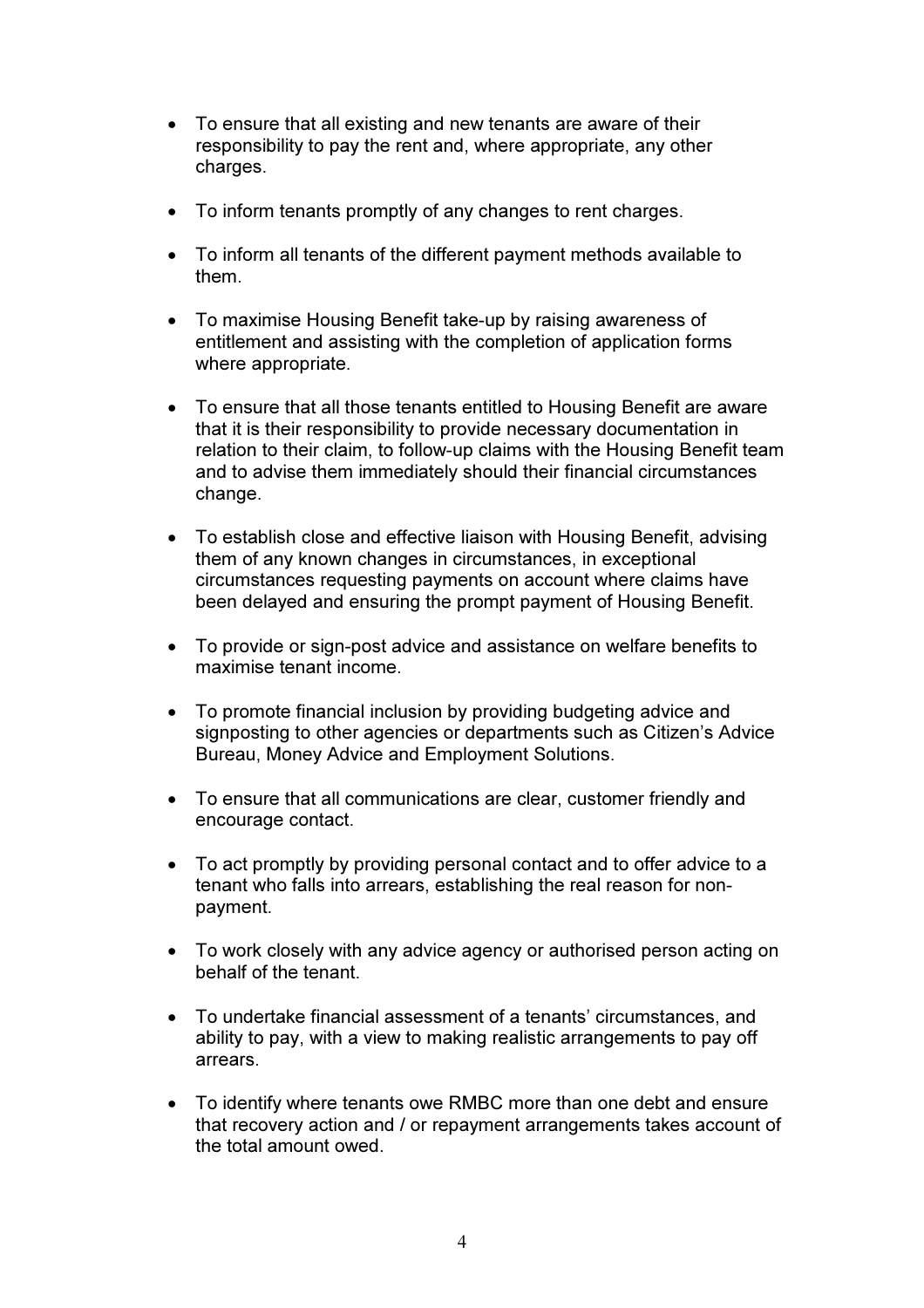- To advise tenants of the next course of action and the ultimate consequences of non-payment throughout the recovery process.
- To take legal action against tenants who persistently fail to pay rent and other charges.
- To treat all tenants fairly and consistently and to act lawfully.
- To maximise the use of IT systems to monitor and record rent payments.
- To train colleagues to ensure they maximise the use of resources, such as IT and benefits advice.
- To provide colleagues with guidance on relevant legislation and recovery methods available to recover unpaid rent, service charges and recharges.
- To have a rent arrears recovery procedure that is clear, easy to follow and complies with all of the above, ensuring all arrears cases are actioned in a consistent and fair manner.
- The rent arrears recovery process will be regularly reviewed and updated to incorporate areas of best practice, in particular with reference to the characteristics of an excellent service provider

# Legal Context

RMBC will at all time's meet legislative and regulatory requirements, including but not limited to, the Homes and Communities Agency Regulatory Code and Guidance, the Ministry of Justice Pre-Action Protocol, the Housing Act 2004 and the Data Protection Act 1998.

# Implementation

#### General

We will prevent arrears by providing services in ways that work best for the customer. We will be easy to contact and will give customers information and support that helps them understand and deal with rent issues. Support shall include signposting customers to other agencies that may be able to assist. We will charge and collect rent in a fair way, giving customers good advice on keeping rent up to date. We will encourage good starts by ensuring tenants understand how to manage their tenancy through paying rent and setting up utilities. We encourage tenancy end well by explaining the obligations for ending a tenancy.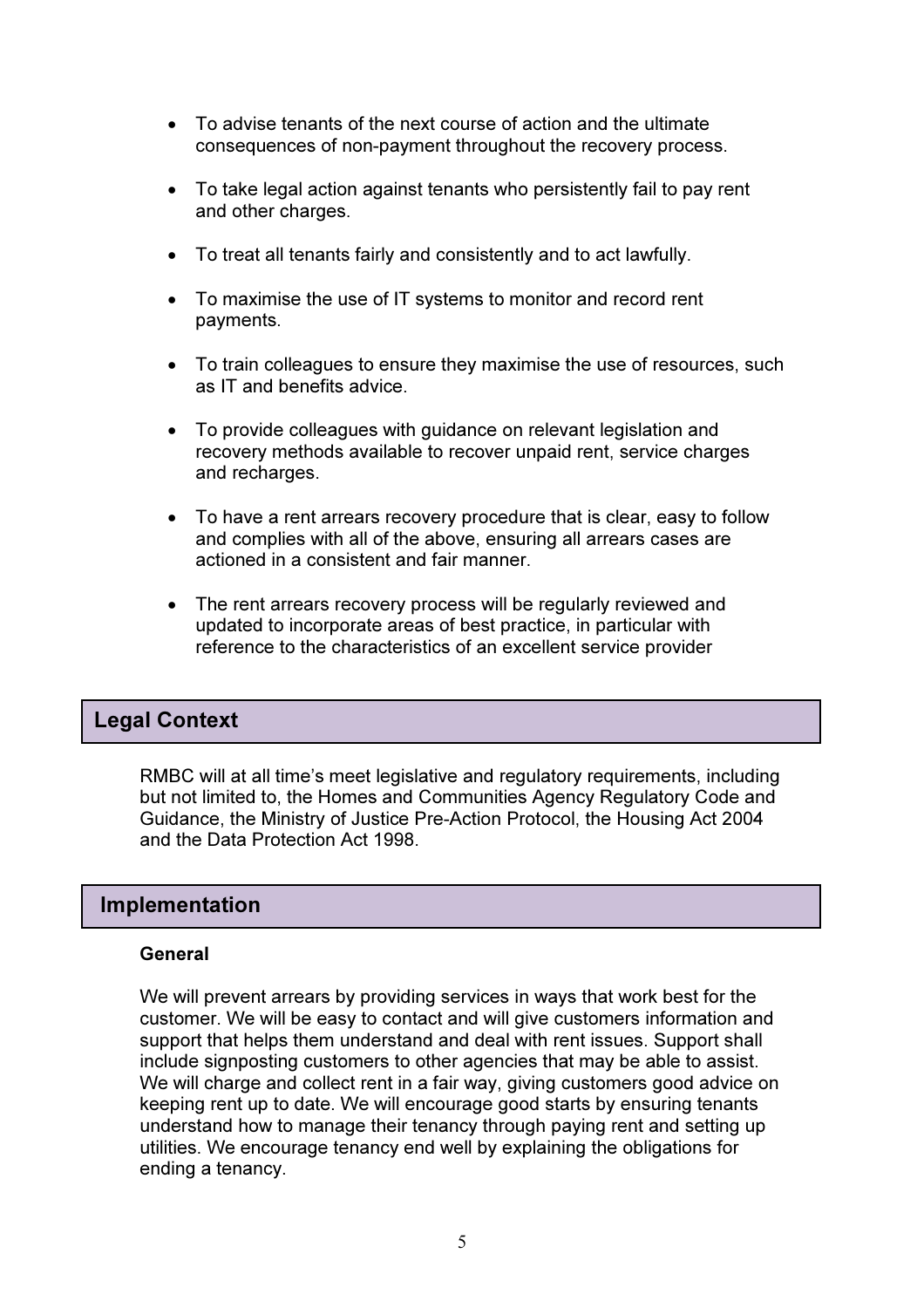We will pick up on current arrears early on, providing extra help and advice to people where they need it. When customers fall behind with their rent, we will contact them and make a fair arrangement to repay in a reasonable time (We will advise a tenant by letter on the first Monday their rent account is 3 net weeks in arrears and provide extra help and support if required). We will be honest with customers in arrears on where they stand and what options they have. We will assist tenants to prevent court action.

Even if recovery action becomes necessary, we will continue to give good advice on payments that will prevent attendance at court and eviction. We will work with other services that can help and support customers with a variety of needs that affect ability to pay rent. We will work with services that represent tenants in court with current arrears. We shall work to ensure that as few tenants as possible face eviction due to current arrears.

#### Rent Statements

We will provide detailed rent statements every quarter where tenants have opted to receive them. If a tenant has a credit or debit balance of £250 or more a statement will also be issued. Statements or balances are also available on request. At the start of the tenancy and each April thereafter we will issue tenants with a Rent Card to allow them to track payment history.

#### Interviews

Interviews will be conducted both over the phone and face to face depending on the circumstances of that case.

All interviews will be conducted assertively yet maintaining a sensitive and non-threatening manner with due consideration to privacy and confidentiality.

The first rent interview will take place at a pre-arranged appointment. If we experience difficulties making contact with the tenant the interview will be undertaken without prior appointment being made, upon contact the tenant will be made aware that a rent interview is to take place. If it is not convenient for the tenant to discuss the rent account details an alternative appointment will be agreed and documented.

Failure by the tenant to agree to or keep a subsequent appointment will result in triggering the next stage of the rent arrears recovery procedures unless there is good cause not to do so.

Where an interview is to be conducted at the tenant's home, colleagues will always produce their identity cards and explain the purpose of the visit. All interviews will be documented and the key points confirmed in writing.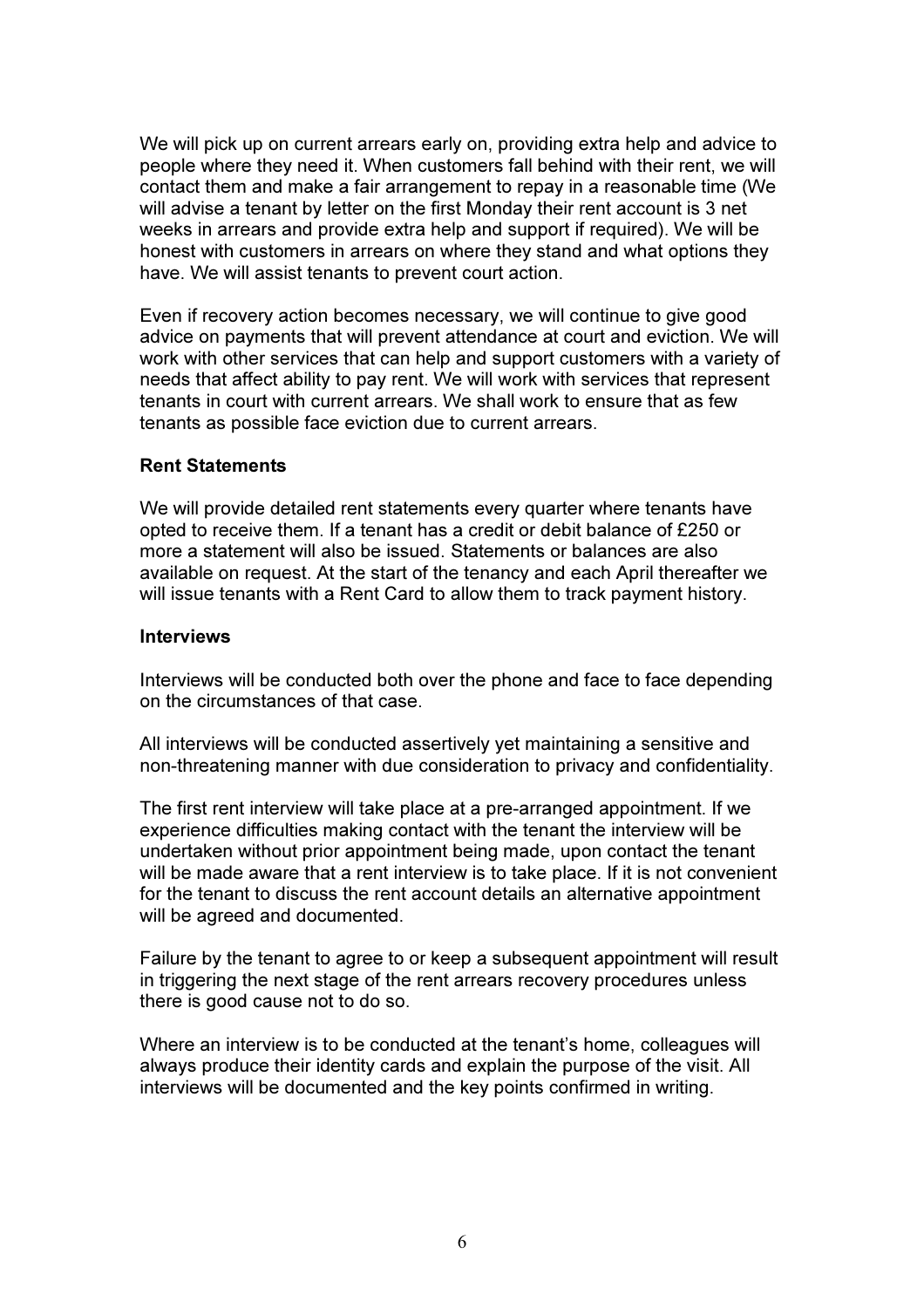#### New Tenants

All properties will be let through a two stage lettings process, with tenants attending a meeting at one of RMBC's offices in addition to viewing the property. The office meeting will be conducted by a Housing Advice Officer who will discuss the tenant's responsibility to pay rent and the consequences of non-payment and conduct an income and expenditure assessment where appropriate and undertake housing benefit verification / claims assistance work as necessary.

The first week's rent will be taken in advance at sign-up irrespective of whether eligible for Housing Benefit or not. In exceptional circumstances the Housing Advice Officer may consider a payment of less than one full

The Housing Advice Officer will:

- Provide information about the different payment methods available, promoting the take-up of direct debits;
- Encourage tenants to authorise the direct payment of Housing Benefit where applicable.
- Advise tenants to contact the Housing Income team promptly should their financial circumstances change or they are having difficulty paying their rent.
- Offer an appointment with the Tenancy Support, Money Advice or Employment Solution Officers where appropriate.
- Signpost the tenant to agencies providing independent debt management advice and income maximisation services where appropriate, including Age UK for tenants over 60 and potentially eligible for Attendance Allowance.

Follow-up contact will be made for tenants deemed to be at a high risk of not paying sufficient rent upon moving into a RMBC property. This will:

- Confirm that they are paying the correct rent due
- Check Housing Benefit has been or is likely to be received where appropriate
- Support tenants in making an application for Discretionary Housing Payment
- Advise of the consequences of not paying i.e. eviction from their home
- Offer an appointment with the Tenancy Support, Money Advice or Employment Solution Officers where appropriate.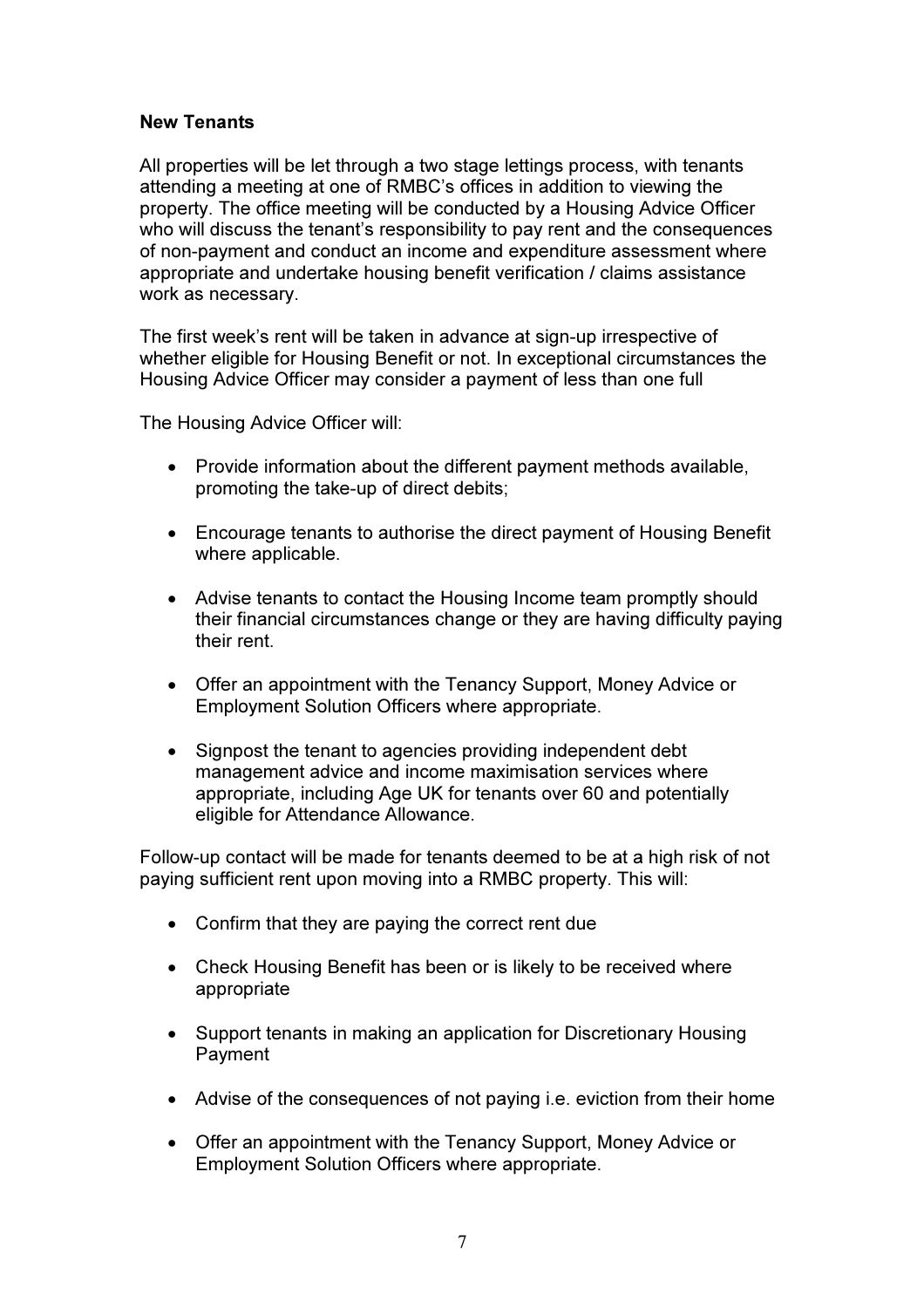#### Payment

Rents are due weekly over a 48-week (or 49-week) collection year. An account will be considered to be in arrears if a payment has not been received within the week in which it is due.

Payments can be made by one of the following methods:

- Payment at any Post OfficeTM with cash, cheque or debit card;
- Payment by cash, credit or debit card at any store displaying the Pay Point logo;
- Payment by telephone via debit or credit card at any time the service is available 24 hours a day, 7 days a week;
- Payment by telephone via debit or credit card between 8.45am and 8pm (weekdays) at RMBC Contact Centre;
- Payment over the internet via debit or credit card at any time the service is available 24 hours a day, 7 days a week at www.rmbc.gov.uk;
- From a bank/building society by direct debit or standing order;
- By direct transfer from a bank/ building society account using internet banking
- By authorising direct payment of Housing Benefit to RMBC;
- By cheque, sent through the post to Income Services at Riverside House offices.

Every opportunity will be taken to promote direct debits as a preferred method of payment. Any tenant in arrears will be asked to make a payment during any contact with the Housing Income Officer.

#### Action for non-payment

The procedure for rent arrears recovery gives full details of the action that RMBC will take and outline's relevant timescales, for each stage. The procedure is founded on the need for personal contact with the tenant throughout the process and is designed to help the tenant to repay the rent arrears and wherever possible avoid possession proceedings. For tenants who are persistently in arrears or for those that are unwilling to pay their rent due, RMBC promptly escalate the arrears recovery process to an advance stage of the procedure to minimise the potential bad debt. Whilst RMBC would not wish to take action that results in the eviction of tenants, it will do so, as a last resort, if other attempts to recover arrears are unsuccessful.

In all arrears cases we will follow the guidance on good practice as reflected in the Pre-action protocol for possession claims based on rent arrears.

#### Vulnerability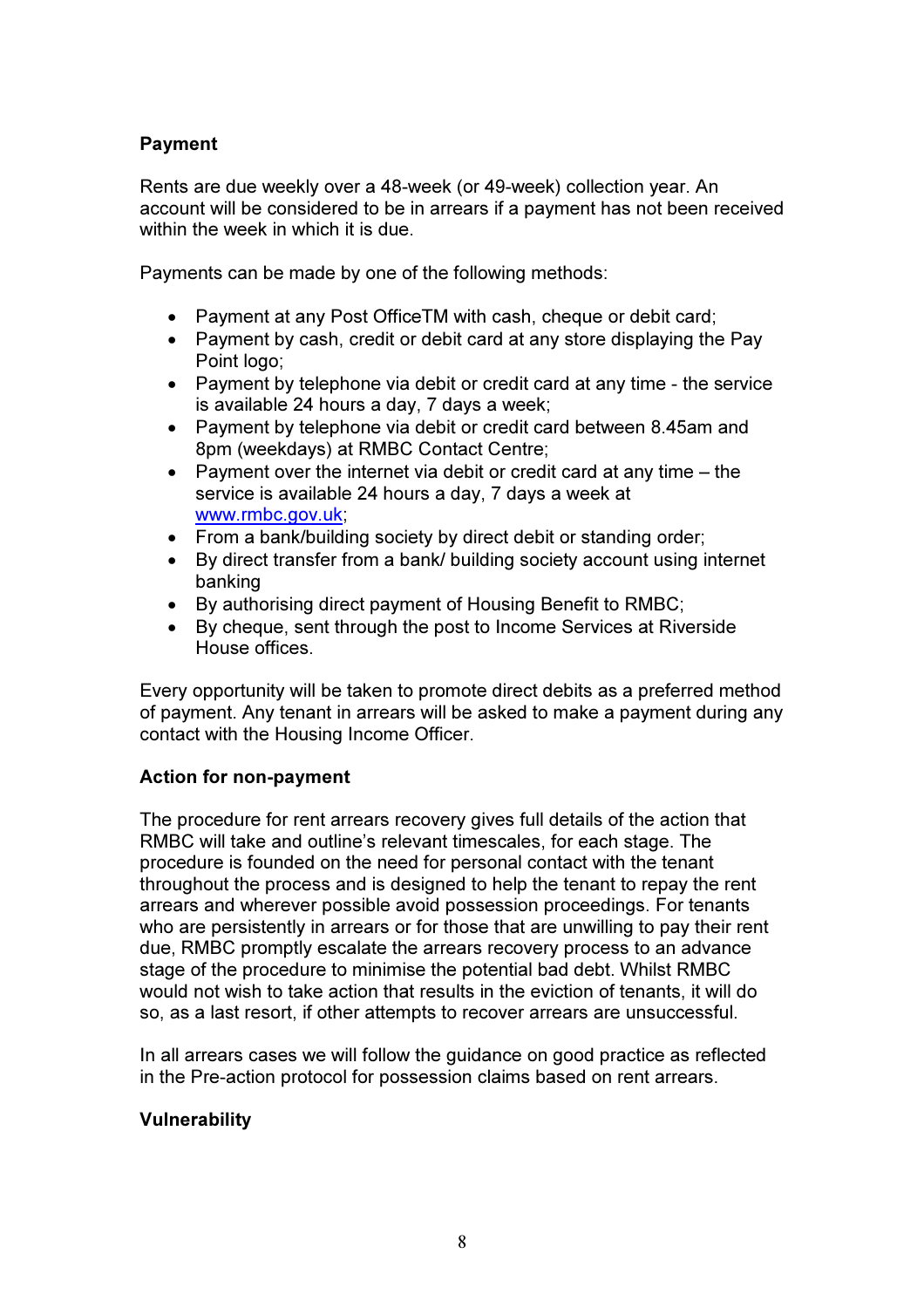RMBC has many tenants who are elderly, tenants who are vulnerable through mental or physical disabilities and tenants who have young dependent children.

In such instances Housing Income will as appropriate:

Contact the Homelessness Prevention team prior to any court proceedings.

Inform the designated officer within Children & Young Peoples Service at the earliest opportunity where eviction appears inevitable.

Refer tenants to Age UK for assistance in applying for Attendance Allowance

In implementing this policy RMBC will ensure that any tenants who have mobility problems due to disability or stress, or who need information in other formats and languages, or who may need interpreters or signers, or who have difficulty with reading are provided with assistance as deemed reasonable by the officer managing the case.

RMBC will ensure that equality and diversity considerations are integral to the rent arrears recovery process.

# RMBC: Housing Benefit

Housing Income will work closely with RMBC's Housing Benefit Section to ensure prompt payment of benefit. The Housing Income team will arrange for quarterly liaison meetings with the Housing Benefits team in respect of the day to day administration of Housing Benefit payments.

# Department of Work and Pensions (DWP)

The Housing Income team will liaise with the DWP about direct payment of rent arrears from income support where appropriate.

#### Joint Tenancies

All joint tenants are jointly and severally liable for rent arrears that may accrue.

RMBC will:

- Address all letters to all the tenants named in the tenancy agreement
- Make arrangements and hold interviews with any tenant who appears to be acting on behalf of all parties in the tenancy agreement
- Provide a copy of all legal documents to all parties named in the tenancy agreement

# Sole Tenancies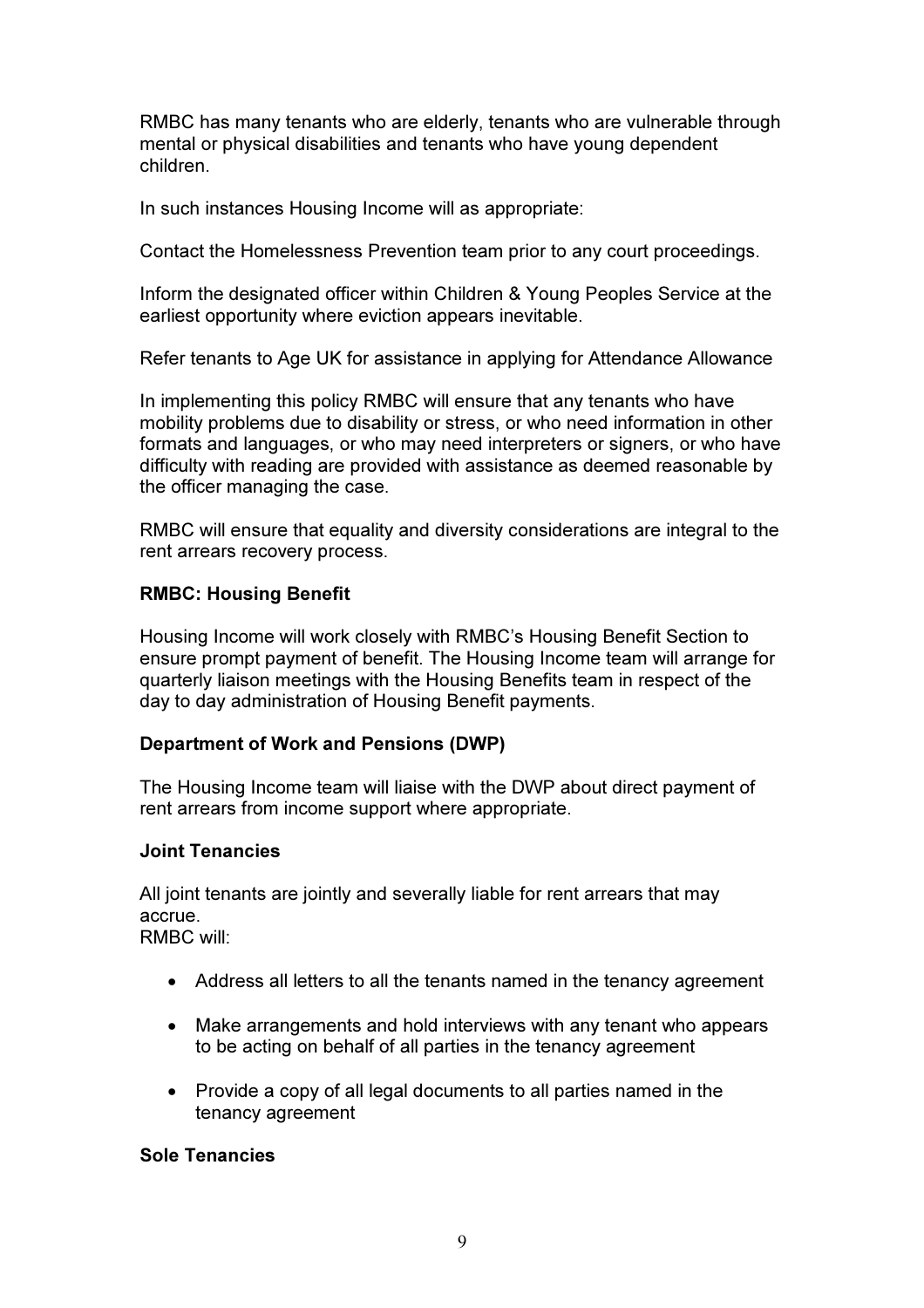In households with single tenancy agreements and where the householders are married, cohabiting for tax or benefit purposes, or have joint custody over children under 16 we will always encourage the tenant to keep other interested parties within the household informed of any legal action in connection with rent arrears; interested parties do not include lodgers and those who sublet.

# Garage Tenancies

In order to protect the principal tenancy and therefore to avoid possible eviction, a garage tenancy will be terminated in situations where the tenant is in arrears on the main tenancy and the agreed repayment plan has not been adhered to. The tenant will be free to apply for another garage once arrears have been cleared and the account remains clear for a period of 6 months.

# Former Tenant Arrears

RMBC will ensure that tenants are made aware of their obligations even after termination of their tenancy. Where a tenant is in arrears and they terminate the tenancy no extension to the tenancy will be given. Upon notice of termination, the tenant will be made aware of any rental balance due and a forwarding address will be requested. Where the outgoing tenant is not in a position to clear any balance prior to termination, an affordable and realistic repayment agreement will be reached. This agreement will be confirmed in writing and the tenant will be made fully aware of the methods of payment after termination.

RMBC will pursue all recoverable former tenant arrears. Where no forwarding address is given, every effort will be made to trace the former tenants' whereabouts using Experian. A collection agency will also be used if appropriate.

Failure to agree to or maintain an acceptable repayment arrangement will result in further recovery action. The appropriateness of such action will be considered on a case by case basis and may include

- Money judgement
- Attachment of earnings
- Third Party Debt Order
- Warrant of Execution
- Order to Obtain Information
- Bankruptcy
- Selling on Debts

RMBC will only normally house an applicant where there is an outstanding debt owing if a payment arrangement has been agreed and maintained by the applicant as per section 2.4 of the Allocations Policy.

Where it makes no financial sense to pursue a debt it will be written off in accordance with RMBC standing orders.